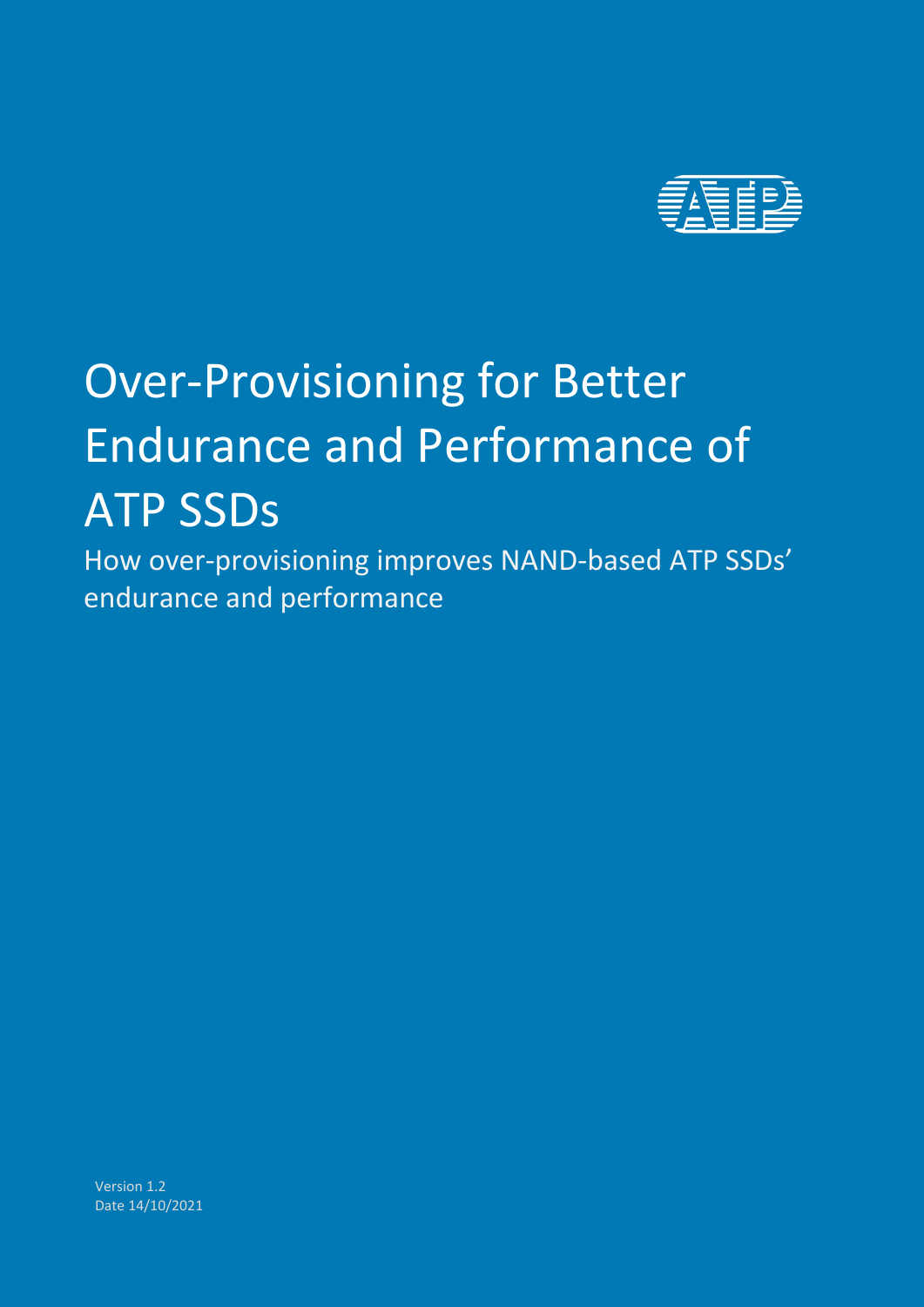

# **Abstract**

Over-provisioning (OP) provides additional space for garbage collection process of solid-state drives (SSDs), aids in improving the performance, and increases their endurance, hence contributing to extended drive life. This article provides an in-depth view of OP and how its size affects the terabytes written (TBW), along with random write performance of SSDs.

## **Introduction to Over-Provisioning**

In the past few decades, flash-based SSDs have sparked a revolution in storage devices. Unlike traditional electromechanical hard disk drives (HDDs) that use magnetic disks for storage, SSDs are made from an array of solid-state electronic storage chips, consisting of control units and storage cells (i.e., NAND flash chips, DRAM chips), thereby offering higher data transfer rates, area storage density, and reliability, as well as lower latency and access times.

In the scope of this article, it is worth elaborating the function of HDDs and SSDs. While the HDDs write and overwrite data by magnetizing sectors on the magnetic disks, the data on SSDs cannot be overwritten directly. Instead of overwriting old data, SSDs update data by programing, in the NAND flash, a new copy and invalidating previous copy of the same data.

Key and fundamental operations allowing to write data in the NAND flash are Program (P) and Erase (E). One P and E process is called one P/E cycle. The number of P/E cycles is used to describe the NAND flash endurance. Since every P/E cycle will lead to slight wear to the flash, NAND flash has finite P/E cycles before it is worn out. Various techniques and algorithms are implemented to manage the NAND to extend the lifespan of SSDs. The OP is one of them and is the focus of this article. It is actually a feature closely related to the working principle of NAND-based SSD storage.

It is important to have some basic knowledge regarding the physical structure of NAND memory to understand the P and E processes of SSDs. The NAND memory can be divided into blocks. One block usually consists of many pages and the page size varies with the NAND technology. In a programing process, data can only be written into one page at a time. However, Erase happens only to one block. Due to this limitation, a Garbage Collection process has been introduced to make full use of the flash memory.

#### • **Garbage Collection (GC)**

The SSD controller uses Flash Translation Layer (FTL) to manage the mapping of the logical block address (LBA) from the host space and physical block addresses (PBA) of the flash memory. This mapping is in the form of a linking/mapping table. The Host addresses the physical blocks by using the linking table.

To clarify the GC process in simple terms, a flash memory is simplified into two physical blocks, each containing six pages, as shown in **Figure 1**. When writing the data to memory, with the help of wear-leveling algorithm, the data is distributed fairly evenly across all physical blocks as shown in **Figure1**(a), thus preventing repeated programming on specific areas. Since it is not possible to directly overwrite data on flash, the updated data needs to be written to free pages, while the original data is marked as invalid, as shown in **Figure 1**(b). The FTL will simply redirect the logical addresses of the updated data to the new physical addresses.





 $(a)$  (b) **Figure 1**: (a) Program data. (b) Modify data.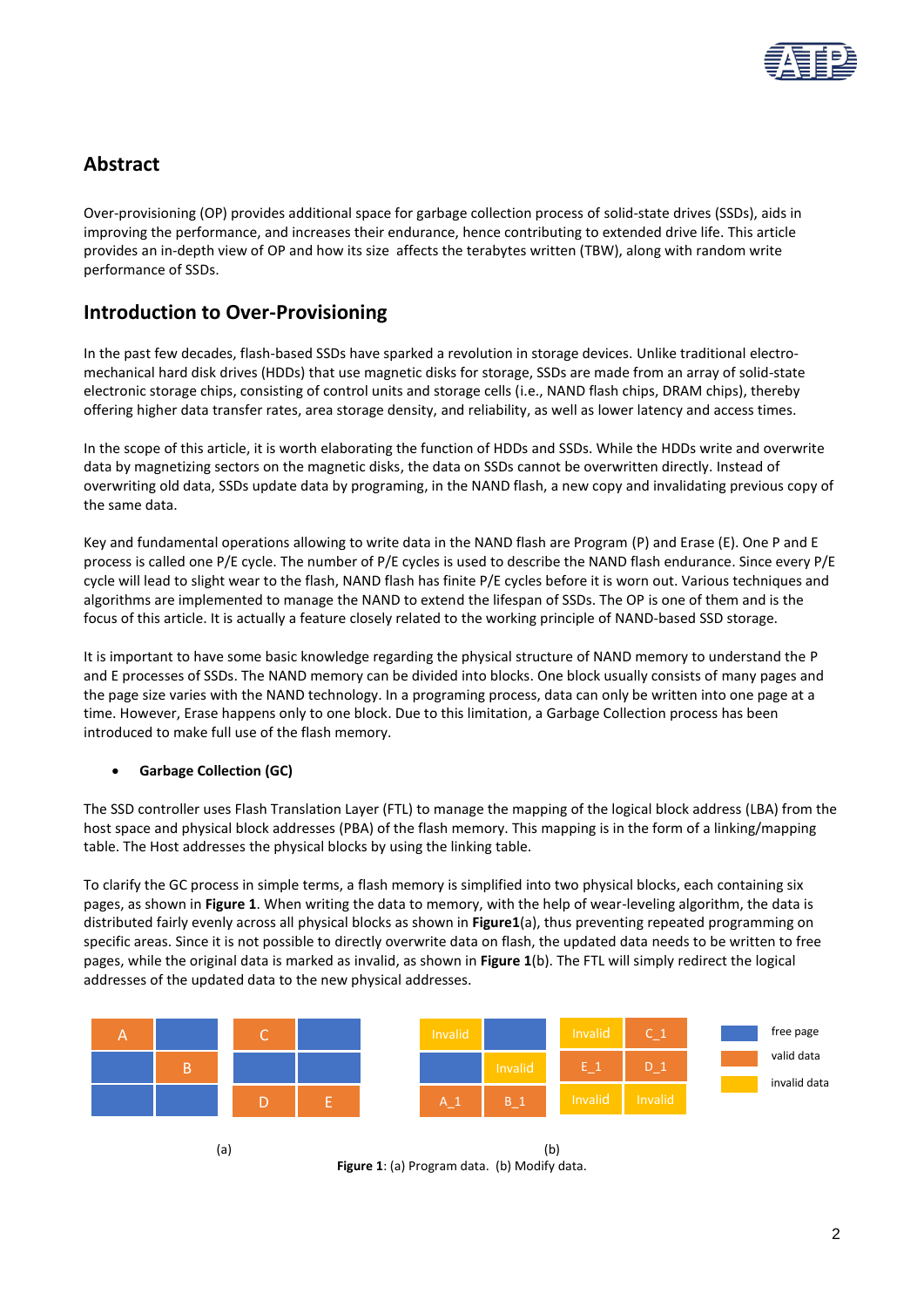

Invalid pages need to be freed up to allow more data to be added to the memory. Given the fact that erase can only be done at the block level to free the invalid pages in the blocks above, the valid data need to be read and written to free pages in another block. At the same time, the data in original pages are marked as invalid and the whole block containing only invalid data can be erased. The process of collecting valid data and erasing entire blocks of invalid data is called GC, as shown in **Figure 2**.



**Figure 2**: Garbage Collection Process

#### • **Write Amplification Factor (WAF)**

Suppose the Host wants to write data while there are very few free blocks available in the SSD, the SSD controller should start performing the GC process to free up the blocks containing invalid data. As shown in **Figure 3**, during the "GC – Write data" process, the SSD actually wrote four pages to the flash, in order to write data "F" on one page, as requested by the Host.



**Figure 3**: WAF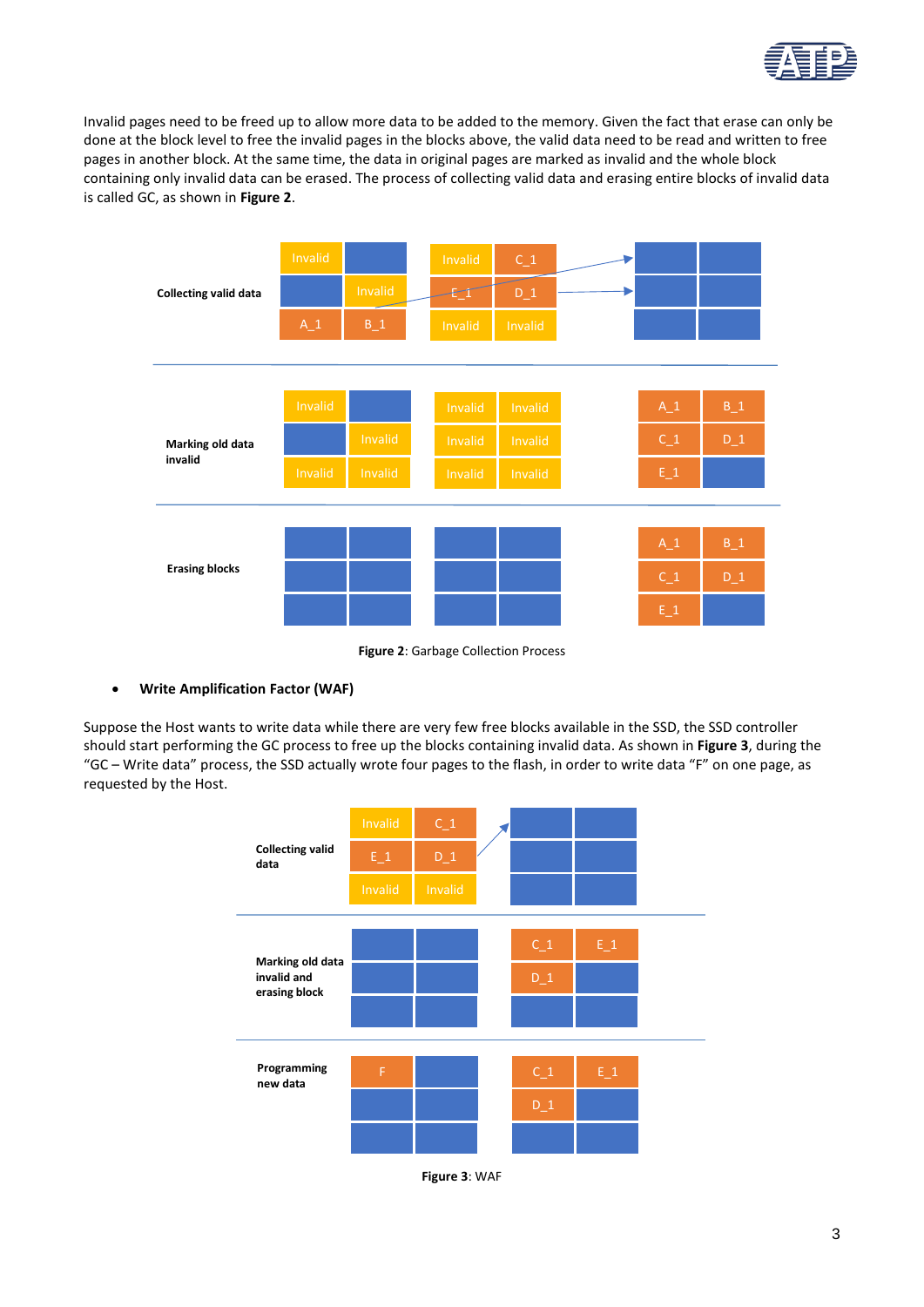

This kind of phenomenon is called Write Amplification, which means the amount of data written to the NAND exceeds the amount of data the host requires to be written. The WAF can be calculated as the ratio of the data written to flash (including copying the valid data during GC) to the amount of data to be written as requested by Host.

> $WAF = \frac{Data\;Written\;to\;NAND\;Flash}{Data\;Weritten\;bu\;Uost}$ Data Written by Host

Taking the example, as shown in **Figure 3,** and assuming the data size of C\_1, D\_1, E\_1 and F are all 4 KiB, the WAF of this write process can be calculated as 4. This also illustrates that the efficiency of GC will have a heavy impact on WAF. A high WAF will exacerbate the degradation of the flash memory and reduce the lifetime of the drive.

The WAF varies significantly by applying different workloads. In general, small-chunk random write will result in a much higher WAF than big-chunk sequential write. For instance, when writing 4 KiB chunk size data to the SSD with 16 KiB page size, in the case of sequential write, four chunks can be sequentially written to one physical page. While in terms of random write, every 4 KiB data will be randomly distributed to different pages or/and blocks. The data on the drive will be highly fragmented compared to a sequential write, which will result in highly fragmented invalid data during data replacement. Thus, the SSD controller will need to perform intensive GC to relocate the valid data and erase all the invalid data. This can lead to a significant drop in drive performance and a rise in WAF.

#### • **Over-Provisioning**

Foreseeably, when the SSD is almost full, there will not be enough free space for garbage collection. The approach to solve this dilemma is over-provisioning, which is the process of allocating extra free space into the SSD to ensure that there is always enough room for GC process. This extra area, called over-provisioned space, is inaccessible to the Host and is only accessible to the SSD controller, allowing the GC process to proceed smoothly.

OP can be calculated using the following formula:

$$
OP = \frac{Flash Size(GiB) - User Data Space(GB)}{User Data Space(GB)} * 100\%
$$

*\*GiB: unit symbol of Gibibyte: 2 <sup>30</sup> bytes \*GB: unit symbol of Gigabyte: 10<sup>9</sup> bytes*

Notice that the flash capacity is always 2 to the nth power (in the unit of GiB), while the capacity advertised by the SSD manufactures is decimal (GB). For instance, using 256 GiB Flash to build a 256 GB SSD, the SSD has an inherent OP of  $(256*(2^30)-256*(10^9))/(256*(10^9)) = 7.37%$ .

On top of the inherent OP, additional user OP can be configured depending on different application requests. For example, a 240 GB SSD built by 256 GiB flash has a total OP of (256\*(2^30)-240\*(10^9))/(240\*(10^9)) = 14.53%.



**Figure 4**: Over-Provisioning

However, in order to make it simpler, the marketing description usually refers only to the user OP. So for a 240 GB SSD, the marketed OP is (256\*(10^9)-240\*(10^9))/(240\*(10^9))  $\approx$  7%. While the marketed OP for a 256 GB SSD is 0%, according to the calculation.

In summary, if we configure the SSD to different User Capacities, the OP will be like: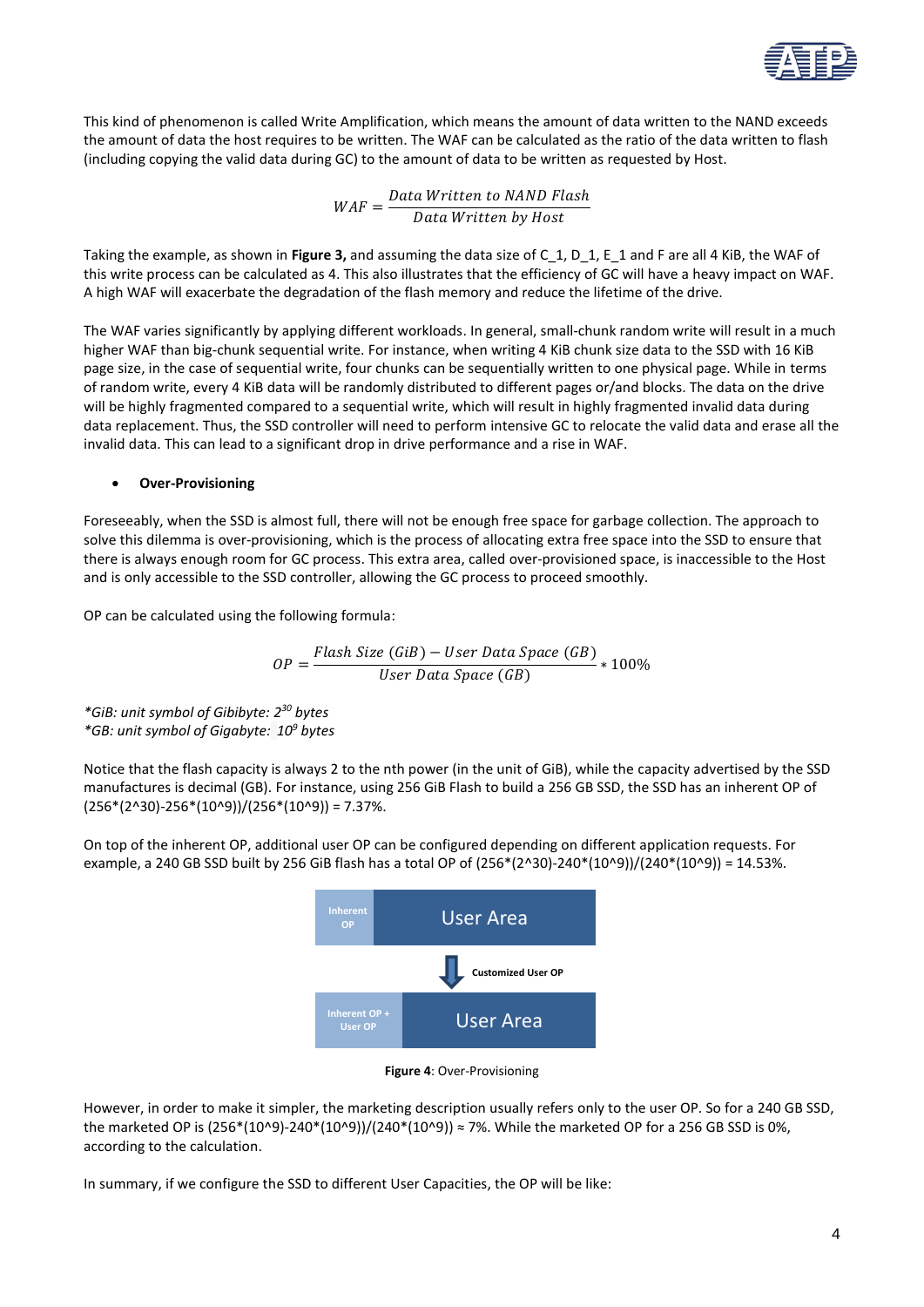

| <b>User Capacity</b> | <b>Total OP</b> | <b>Marketed OP</b> |
|----------------------|-----------------|--------------------|
| 256 GB               | 7.37%           | 0%                 |
| 240 GB               | 14.53%          | 7%                 |
| 225 GB               | 22.17%          | 14%                |
| 200 GB               | 37.44%          | 28%                |
| 170 GB               | 61.69%          | 51%                |

Regardless of which definition is used, OP refers to the portion of the SSD capacity that is reserved for FW algorithms like GC, wear leveling, and bad block replacement. It is inaccessible to the users.

## **How Over-Provisioning Impacts the TBW**

#### • **Workload**

WAF can vary significantly depending on the workload from the Host. In this article, a series of tests have been performed to figure out the impact of the OP size on TBW and drive performance. The workload used for testing is the **Enterprise workload JEDEC 219A**, with the specific parameter settings shown in the table below.

| <b>JEDEC 219A Workload</b>                                                                                                                                                                                                                                    |                       | <b>Data Distribution</b>                                                                                                                         |  |  |
|---------------------------------------------------------------------------------------------------------------------------------------------------------------------------------------------------------------------------------------------------------------|-----------------------|--------------------------------------------------------------------------------------------------------------------------------------------------|--|--|
| 512 bytes (0.5K) 4%<br>1024 bytes (1K) 1%<br>1536 bytes (1.5K) 1%<br>2048 bytes (2K) 1%<br>3072 bytes (3K) 1%<br>2560 bytes (2.5K) 1%<br>4096 bytes (4K) 67%<br>3584 bytes (3.5K) 1%<br>16,384 bytes (16K) 7%<br>8192 bytes (8K) 10%<br>32,768 bytes (32K) 3% | 65,536 bytes (64K) 3% | 50% of accesses to first 5% of user LBA space<br>30% of accesses to next 15% of user LBA space<br>20% of accesses to remainder of user LBA space |  |  |

#### *Source: www.jedec.org*

The workload was used to measure the performance with the random read/write mix ratio of 40%/60%. The total amount of data being continuously and randomly written to the drive was 12x the user capacity of the drives.









**Figure 5** shows the overall WAF after writing data in the amount of 12x the user capacity size to the drive. As expected, the overall WAF decreases as the OP size increases.

**Figure 6** shows how the WAF changes as data is written to drives with different OP settings. As data continues to be written, the data fragmentation within the drive becomes more and more significant, requiring more frequent GC process. With 0% OP (256 GB), the WAF increases very quickly as more and more data is written. Instead, increasing the OP can optimize the WAF as it ensures that there is enough space for GC to be carried out more efficiently.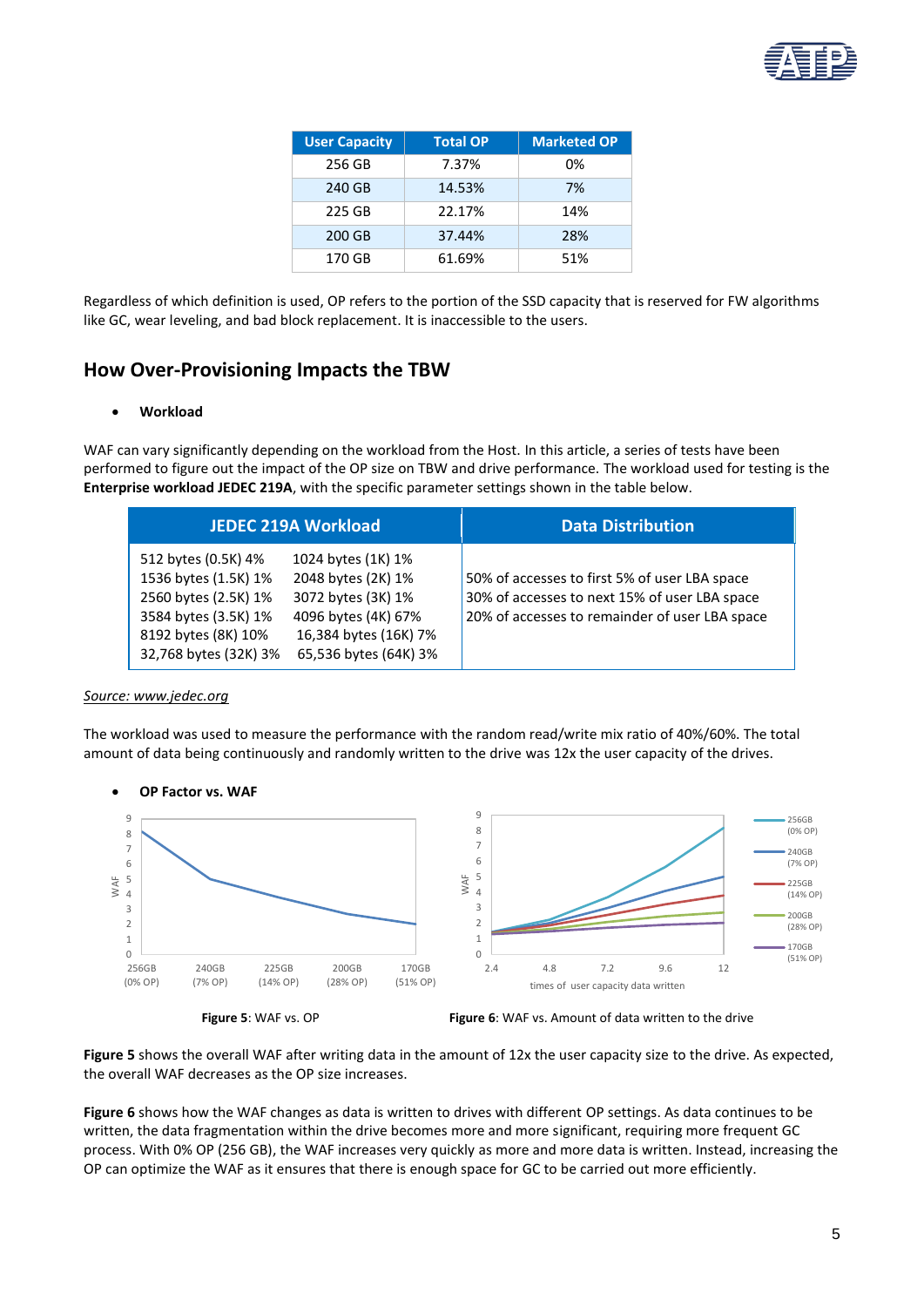

#### • **OP Factor vs. TBW**

The TBW shown in the following graph is estimated based on the relationship:



The TBW varies significantly depending on application. The following random write endurance has been calculated based on the test results in above session using JEDEC 219A enterprise workload and is not guaranteed value.





From the curve shown in **Figure 7**, it can be observed that TBW and OP are positively correlated, but in a non-linear fashion. After a certain point, increasing the OP does not significantly increase the TBW, but rather reduces user capacity. The customer therefore needs to choose an appropriate OP size for the actual application.

### **How Over-Provisioning Impacts SSD's Performance**

Peak Random Write Performance Variation

The garbage collection can severely impact SSD performance when it is near saturation with writes. To cope with this problem, over-provisioning provides additional space for the garbage collection process without heavily impacting the performance.

**The following two graphs** show the variation in peak performance and overall performance of a 256 GB SATA drive by allocating different OP sizes. These performances were measured by using the JEDEC 219 workload described in the above section, with 2.4x the user capacity size for continuous random writes.



variation in percentage vs. OP

Overall Random Write Performance Improvement

improvement in percentage vs. OP